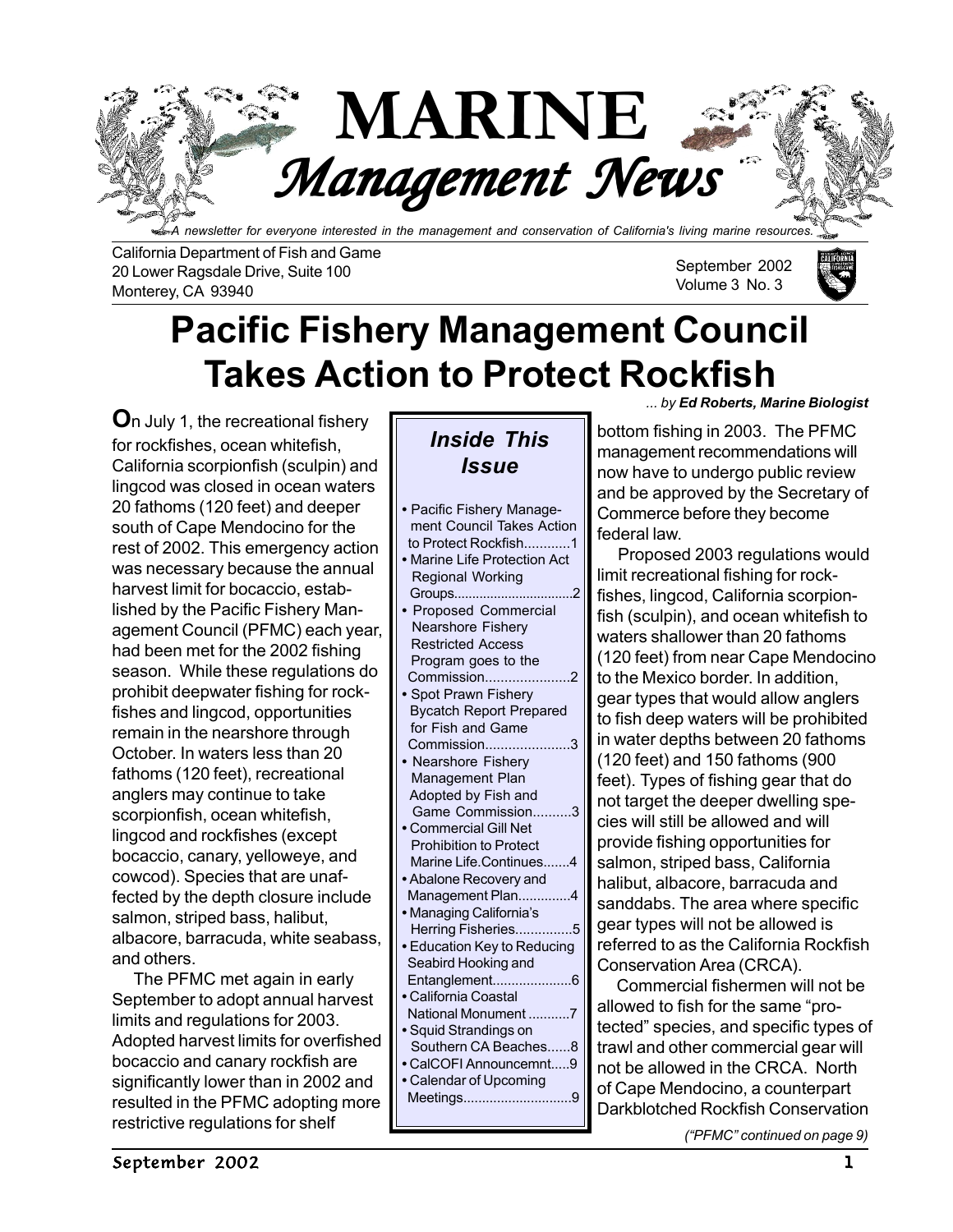### **Marine Life Protection Act - Regional Working Groups**

*... by Briana Brady, Biologist*

**I**n July, orientation meetings were held in Eureka, Monterey, and Long Beach for the new Marine Life Protection Act (MLPA) Regional Working Groups. These meetings were set up to introduce Regional Working Group members to each other, and to provide background information to participants on their roles and responsibilities and the MLPA mandate. Under this mandate, the Department of Fish and Game (DFG) is ultimately responsible for creating a master plan for Marine Protected Areas (MPAs). The Working Groups will assist DFG with the creation of the plan by providing input and advice on specific recommendations. The master plan will evaluate existing MPAs, propose new MPAs, make recommendations pertaining to implementation, phasing and funding, and outline monitoring, enforcement, and management strategies.



*MLPA Reginal Working Group orientation meeting in July Photo: Debra Hamilton*

*("MLPA" continued on page 9)* The seven Regional Working Groups represent the public from northern, central and southern California. Each Working Group is made up of members from various constituencies within each region who represent the sport and commercial fishing community, environmental groups, academia, recreational users, coastal communities, and other federal and state agencies. These groups were established to involve everyone with an interest "right down to the local level," according to David Bunn, Deputy Director for Legislative Affairs.

### **Proposed Commercial Nearshore Fishery Restricted Access Program Goes to the Commission**

*... by Traci Bishop, Associate Marine Biologist*

**A**t the Aug. 2, 2002 Fish and Game Commission (Commission) meeting in San Luis Obispo, the Department of Fish and Game (DFG) unveiled the proposed Nearshore Fishery Restricted Access Program (NFRAP). Public comments were taken at the Aug. 29 Commission meeting in Oakland and will be accepted again at the Oct 23 Commission meeting in Crescent City. Additionally, there was a special hearing in Southern California to receive comments on the proposed NFRAP. Adoption of this program is scheduled for the Dec. 6 Commission meeting in Monterey.

 The proposed NFRAP covers only the nearshore species which currently require a commercial Nearshore Fishery Permit. A permit is required for the commercial take of: cabezon, California scorpionfish, California sheephead, kelp and rock greenlings, and black-and-yellow, China, gopher, grass, and kelp rockfishes. The DFG proposes that the regionally specific permits be issued to individual commercial fishermen. Additionally, DFG proposes limiting gear to only hook-and-line unless the person has a gear endorsement for another gear type, such as fish traps. A broad range of options for criteria to qualify for both permits and gear endorsements are being proposed. The proposed NFRAP also includes permit qualifiying provisions for experienced commercial fishermen who have been licensed in California for 20 years or more, and provisions for the transfer of permits, fees, and a possible bycatch permit for those who have had a Nearshore Fishery Permit in the past but catch nearshore species only incidentally.

 Interested parties can provide comments by speaking at one of the Commission meetings or special hearings, faxing comments to 562-342- 7139 attn: Nearshore Restricted Access Team, e-mailing comments to *nearshoreRA@dfg.ca.gov*, or by mailing comments to: Nearshore Restricted Access Team, 4665 Lampson Avenue, Suite C, Los Alamitos, CA 90720. All comments (including e-mail and faxes), must include the commentor's name and postal mailing address.  $\lll$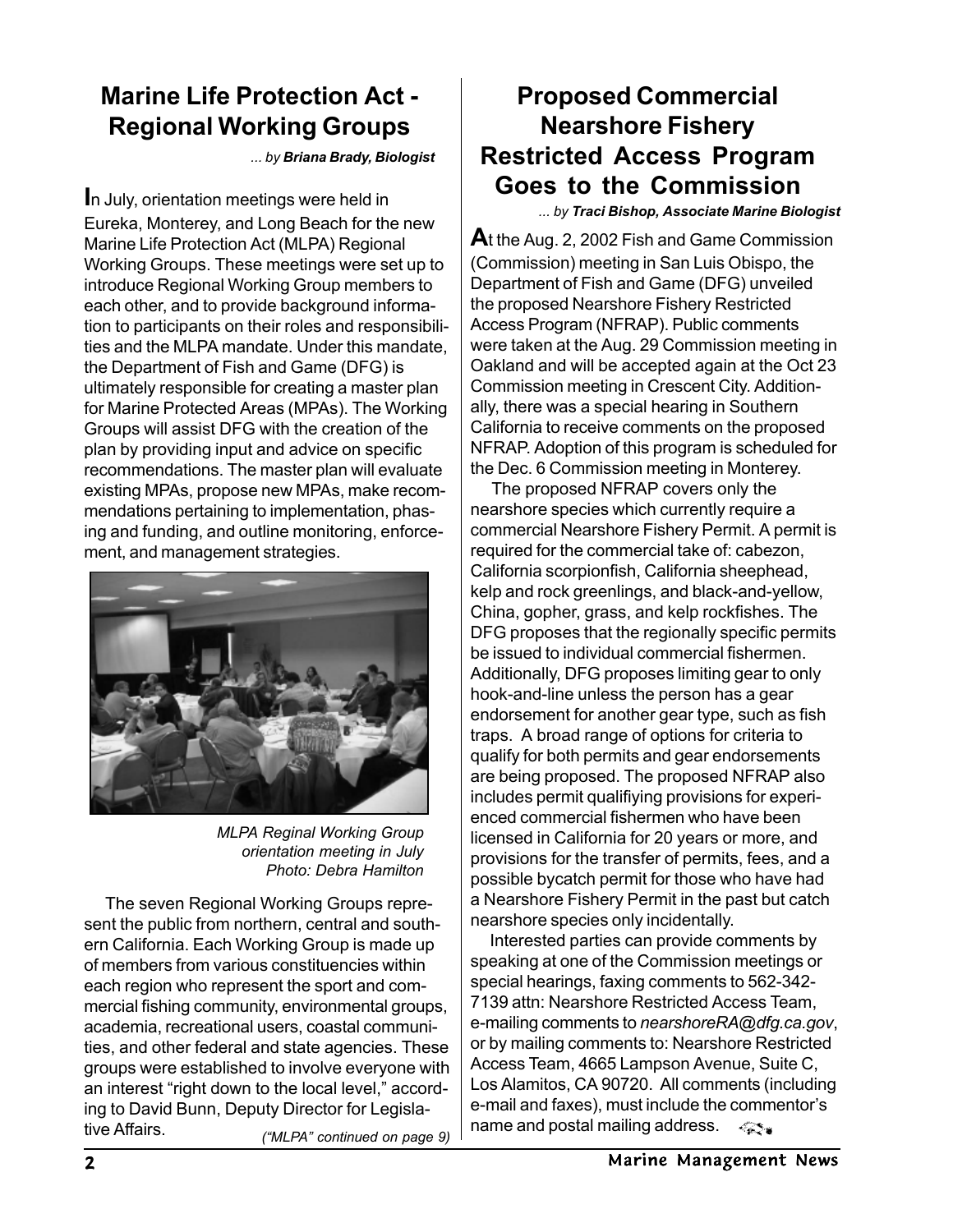### **Spot Prawn Fishery Bycatch Report Prepared for Fish and Game Commission**

*... by Paul Reilly, Senior Marine Biologist*

**I**n 1999, several individuals testified at a Fish and Game Commission (Commission) meeting regarding concerns with bycatch in the commercial spot prawn trawl fishery. The Commission directed the Department of Fish and Game (DFG) to obtain information on the type and magnitude of bycatch in this valuable fishery and to establish an observer fee for each vessel landing spot prawns in order to fund the study. During 2000 and 2001, DFG observers went on commercial spot prawn trawl and trap vessels and obtained information on the catch, including bycatch, from 86 trawl tows and 262 trap strings. Results showed that the ratio of bycatch to spot prawns was substantially higher for trawl tows than for trap strings.

 In June 2002, a draft report on these bycatch observations was sent to representatives on the DFG's Spot Prawn Ad Hoc Advisory Committee and to several environmental representatives. Separate meetings were conducted with trawl fishery, trap fishery, and environmental represen-



*Juvenile Spot Prawn Photo: Nick Lowry, University of Washington, School of Fisheries*

tatives to discuss the draft report. Comments from these meetings were used to revise the report before it was submitted to the Commission in July 2002.

 The DFG report confirmed a series of management options for the spot prawn trawl fishery. Options would either reduce, prevent increases in, or provide documentation of bycatch in this fishery. Some of these management options could

### **Nearshore Fishery Management Plan Adopted by Fish and Game Commission**

*... by Ed Roberts, Marine Biologist*



*NFMP meeting Photo: Paul Gregory*

**T**he California Fish and Game Commission (Commission) adopted the recommended alternative of the Nearshore Fishery Management Plan (NFMP) on Aug. 29 at its meeting in Oakland. This plan was prepared by the Department of Fish and Game (DFG) under the guidance of the Marine Life Management Act (MLMA). Originally scheduled for adoption by the Commission in 2001, the Commission extended this deadline to August 2002 to allow DFG to revise the first draft of the NFMP and incorporate suggestions from the public and a peer review panel.

 Since the NFMP's release on May 9 for public review, two public hearings have been held to take public testimony (May 21 in Oakland and June 7 in Santa Barbara). Additionally, comments were heard at the Commission meetings on June 20 in South Lake Tahoe, Aug.1 in San Luis Obispo, and Aug. 29 in Oakland. The Nearshore Advisory Committee also reconvened on June 27 to receive public input.

 Public opinion on the 2002 NFMP was carefully considered by DFG and the Commission prior to adoption, and played a significant role in the development of the plan. A complete listing of all environmental comments and DFG's responses to those comments is found in a companion document available online at: *www.dfg.ca.gov/mrd/nfmp*.

*("Spot Prawn" continued on page 9 ) ("NFMP" continued on page 4 )*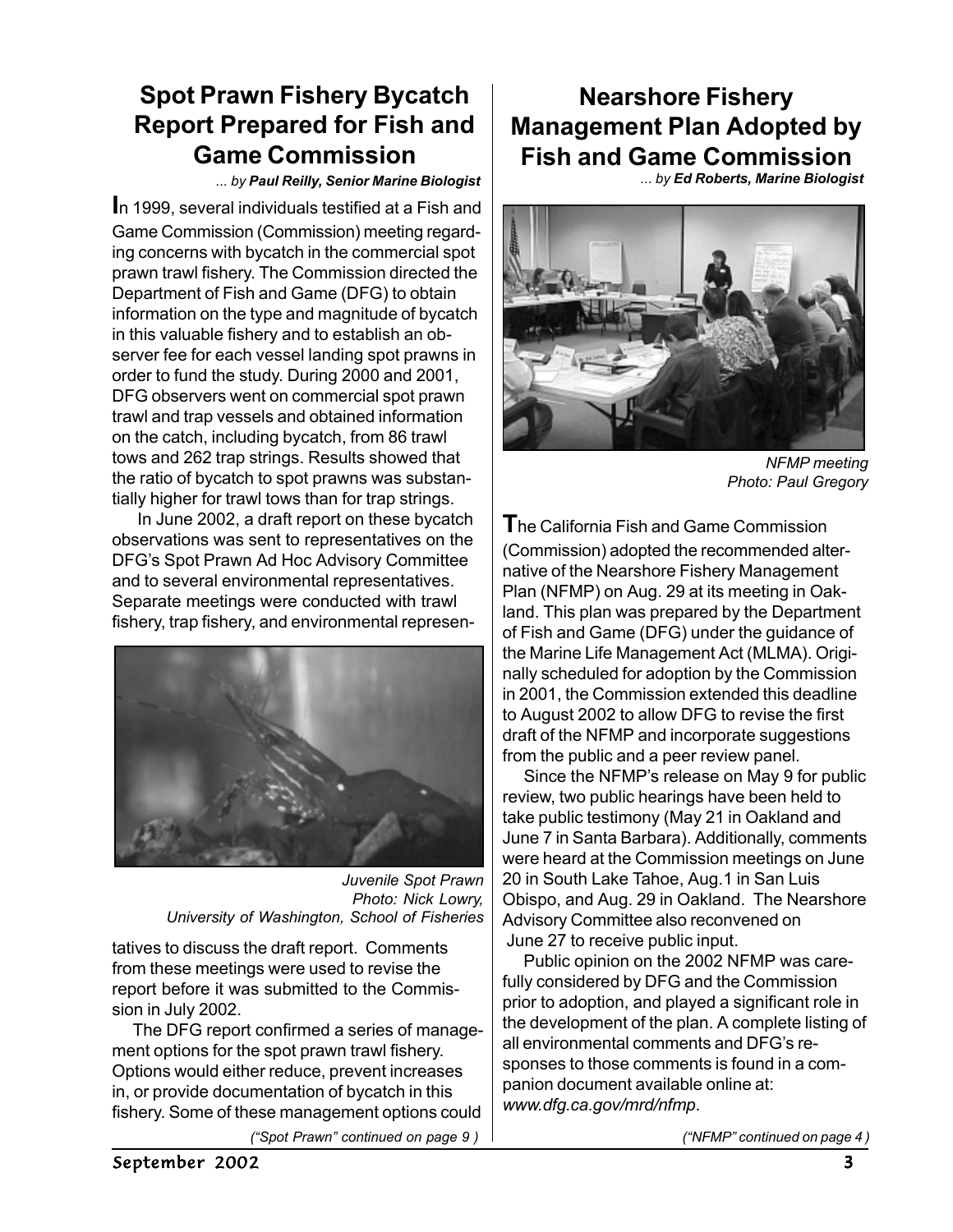### **Commercial Gill Net Prohibition to Protect Marine Life Continues**

*... by Christine Pattison, Associate Marine Biologist*

or less from Point Reyes in Marin County, to Point Arguello in Santa Barbara County. **O**n July 29, 2002, the Department of Fish and Game (DFG) filed a Certificate of Compliance with the Office of Administrative Law (OAL) regarding the permanent regulations prohibiting the use of gill and trammel nets in ocean waters 60 fathoms

 The DFG Director Robert C. Hight signed an emergency order on April 2 to prohibit the use of gill and trammel nets in waters off California's central coast. The order was a continuation of a process that began in September 2000 when the commercial fishery was first closed from Point Reyes to Yankee Point and from Point Sal to Point Arguello. However, the continued use of gill nets in the area between Yankee Pt. to Pt. Sal posed a threat to the recovery of the southern sea otter, a state-protected species which is also listed as threatened on the federal Endangered Species List.

 The continued use of gill nets also posed a problem to the state's recovering common murre population. An onboard observer program conducted by the National Marine Fisheries Service in 1999 and 2000 revealed a high number of common murre mortalities due to gill nets, particularly off the coast of Monterey. In addition to protecting common murres and sea otters, this action will benefit other marine life such as harbor porpoises, sea lions, elephant seals, and cormorants that are also subject to entanglement by gill and trammel nets.

For additional information on the gill net fishery closure, log on to DFG's Web site at *www.dfg.ca.gov/mrd/gillnet/permanent.html*.

#### *("NFMP" continued from page 2)*

 The NFMP is the second fishery management plan to be adopted by the Commission, and is designed to guide DFG's management of the recreational and commercial harvest of 19 species of finfish found in the nearshore environment, which spans the state's entire 1,100 mile coast.

### **Abalone Recovery and Management Plan**

*... by Jonathan Ramsay, Marine Biologist*



*Photo: Konstantin Karpov*

**C**urrently, the Abalone Recovery and Management Plan (ARMP) is in the peer and public review process. Public comments will be accepted until 5:00pm on October 4, 2002. The purpose of the peer review is for scientific experts to evaluate the management and recovery portions, as well as the socio-economic merits and the organization of the document. The Department of Fish and Game (DFG) is currently contracted with the University of California's Sea Grant Extension program to provide independent peer review of documents.

 Public review is important to ensure that all stakeholders and interested community members have an opportunity to comment on the draft ARMP. During this informal public review process, two town hall meetings were held in September to gather public input on the draft ARMP. At both September meetings, presentations were given on the draft plan's approach to recovery and management for California abalone populations. An oral public comment period followed each presentation. Public comments have been received throughout the development of the draft ARMP. Written comments can be sent to Mr. Pete Haaker, 4665 Lampson Avenue, Suite C, Los Alamitos, CA 90702 until Oct 4.

 The draft ARMP will be revised by a team of biologists based on the comments received during the peer and public review process. The revised draft ARMP will be presented and submitted to the Fish and Game Commission (Commission) at its December 5-6 meeting in Monterey. Once DFG submits the draft ARMP to the Commission, a formal comment period will begin. The Commission will then receive

*("Abalone" continued on page 9 )*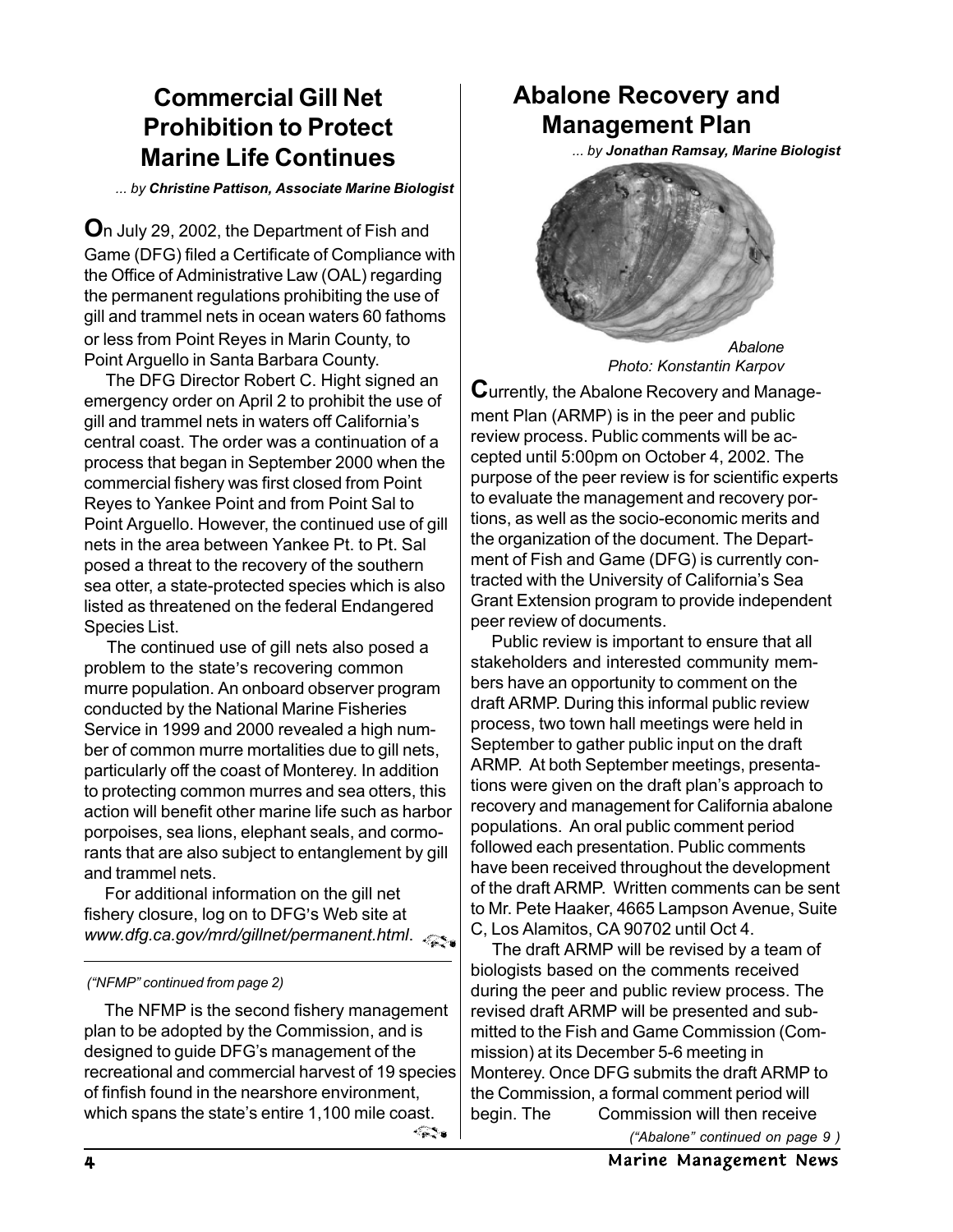### **Managing California's Herring Fisheries**

*...by Susan Ashcraft, Associate Marine Biologist*

**F**rom November through March each year, populations of Pacific herring enter bays and estuaries along California's coast to spawn. Commercial fishing for herring occurs during this spawning season. This fishery is primarily for the herring roe (eggs) for which a valuable export market to Japan exists. The fishery occurs in four primary spawning areas of California with 460 permittees using set gill net gear. The Department of Fish and Game (DFG) manages these limited entry fisheries in San Francisco (418 permits), Tomales Bay (35 permits), Humboldt Bay (4 permits), and Crescent City Harbor (3 permits).

 Considered one of the best state-managed fisheries in the country, the commercial herring fishery is one of the few fisheries in California



*Herring boat DFG Photo*

that undergo annual population assessments and subsequent regulatory and quota change. Pacific herring abundance fluctuates due to variable recruitment (the success of each year-class), making annual population assessments in both San Francisco and Tomales bays necessary for effective management. This annual population assessment allows DFG and the Fish and Game Commission (Commission) to integrate new information into management of the fishery on a timely basis. Conservative harvest levels, careful control of the fishery since the early 1970s, and input from industry representatives on the Director's Herring Advisory Committee, along with other constituents, have helped contribute to the success of this fishery.

Opportunities for constituent input are

provided several times each year. In March 2002, DFG consulted with the Director's Herring Advisory Committee, and in April 2002, held two public meetings for constituents to hear and comment on DFG's proposed regulation changes for the 2002 to 2003 fishing season. Opportunities for public comment were provided at the Commission meeting held on Aug. 2 in San Luis Obispo, before the regulations were approved as proposed at the Aug. 30 Commission meeting in Oakland.

 The new herring regulations establish season opening and closing dates, conservative quota levels, and make other minor changes pertaining to research, navigation, and violations specific to fisheries in San Francisco and Tomales bays.

Key Regulatory Changes passed for 2002-03

#### **Pacific herring season dates:**

*San Francisco Bay:* Dec. 1 to 20, 2002 and Jan. 5 to March 14, 2003 *Tomales Bay:* Dec. 29 to 31, 2002 and Jan. 5 to

March 7, 2003

#### *Quotas:*

*San Francisco Bay:* 3,540 tons *Tomales Bay:* 300 tons initial quota; in-season increases to 400 tons or 500 tons possible

 The complete regulations approved for the 2002 to 2003 season can be found through the "New and Proposed Regulations" link at the Fish and Game Commission home page at *www.dfg.ca.gov/fg\_comm/proposedregs02.htm*.

 For a detailed history of the herring fishery, and biological and population status information, please see the article *Pacific Herring*, included in the 2001 DFG publication California's Living Marine Resources: A Status Report. A link to this article is available from the DFG herring homepage, *www.dfg.ca.gov/mrd/herring/ index.html*.

 For additional information on California's herring fisheries including season summary reports, log on to DFG's Website at *www.dfg.ca.gov/mrd* and follow the link to Herring Fishery Information under "What's Hot". Or, contact Susan Ashcraft, at 650-631-6786 or *sashcraft@dfg.ca.gov* .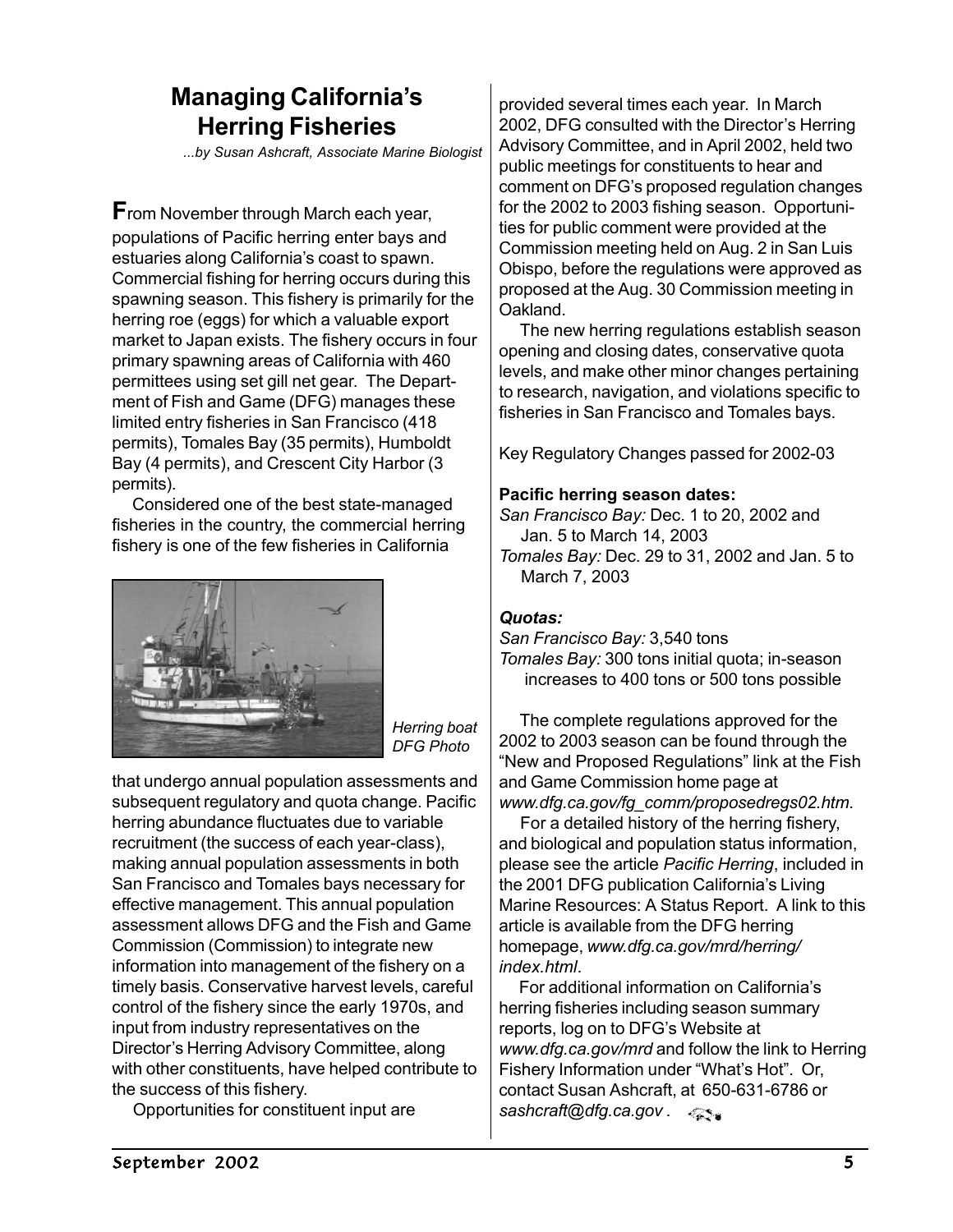# **Education is the Key to Reducing Seabird Hooking and Entanglement by Recreational Fishermen** Feature Article

**M**ost avid recreational fishermen have at some point interacted with seabirds while fishing along our coast. Seabirds may eat the same fish being targeted or may be attracted to bait at the end of fishing lines and, as a result, they could accidentally be hooked or entangled. While one may think an entanglement situation has been resolved when the line breaks and the seabird flies away, this is not the end of the story for the seabird. Both hooks and broken lines injure and kill seabirds. Hooks, which penetrate the bird's hollow bones can lead to infection. Broken lines can rap around legs, wings, or beaks and result in death due to starvation or inability to fly or swim.



*Pelican with fish hook wound Photo: Karen Benzel, IBRRC*

 While seabird entanglements can occur during any type of recreational fishing activity, the problem has been more severe at piers when large numbers of bait fish concentrate. This concentration attracts both fishermen and seabirds, such as brown pelicans that feed on bait fish. In late summer of 2001, seabird and fishermen interaction was a big problem at the Santa Cruz City Pier. More than 150 brown pelicans were rescued with hooks or line entanglements, and 47 of those died or had to be euthanized due to the severity of the injuries. Many other injured birds could not be rescued. Due to the severity of the problem, the City of



*Educational sign posted on local wharfs*

Santa Cruz and the Department of Fish and Game ( DFG) closed fishing on two-thirds of the city's pier for several weeks.

 The best way to reduce hooking and entanglement problems is to avoid casting next to large concentrations of birds, such as near breeding colonies, in areas where large numbers of seabirds are foraging, and on piers when large concentrations of birds are present. Other techniques, which are listed on page 32 of the 2002 Ocean Sport Fishing Regulations Handbook and page 153 of 2002 Commercial Fish Digest, include: weight lines to ensure bait sinks rapidly, not feeding birds, not leaving bait exposed, and disposing of all trash properly (including fish remains and monofilament line). If one does entangle a bird and it can be reeled in and captured without injury, attempt to unhook or disentangle the bird. If it can not be captured, the line should be cut as close to the bird as possible. Report injured birds that can be *("Seabirds" continued on page 7)*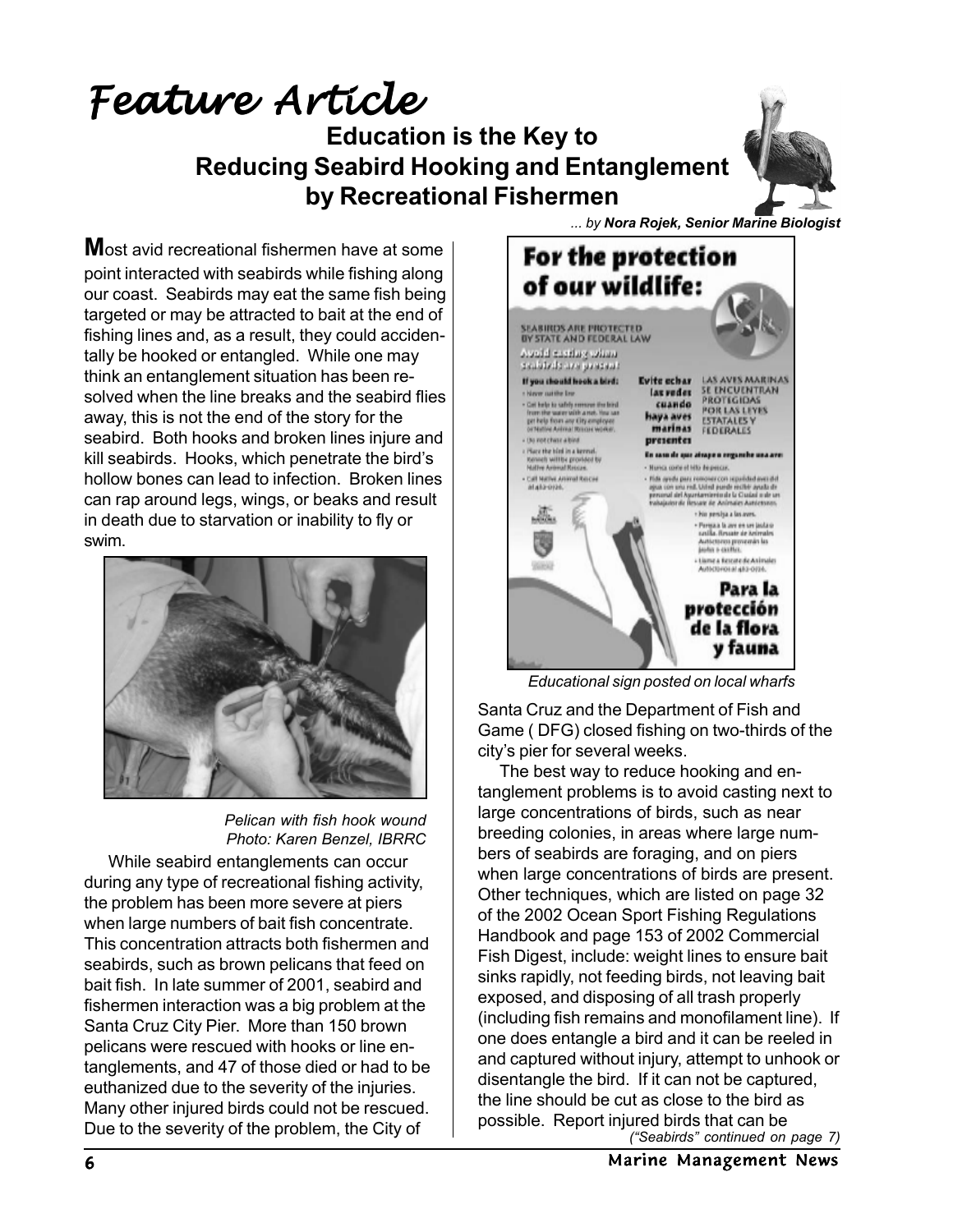captured to local wildlife care facilities. *("Seabirds" continued from page 6)*

 Several efforts are currently underway to educate the public about seabird interaction problems. The City of Santa Cruz has initiated a Pelican Protection program, which includes educational materials and monitoring of seabird interactions. The DFG and the City of Santa Cruz produced educational signs that were placed on the wharf this summer. Last summer, the City of Santa Barbara placed an educational sign on their city wharf. The American Trader Trustee Council has funded a Seabird Entanglement and Outreach program in Southern California. In conjunction with the Channel Islands National Marine Sanctuary, they will be distributing educational brochures and placing signs on several piers in Santa Barbara and Ventura counties this fall. In addition, they have initiated an Entangled Seabird Rescue Training Program to train commerical passenger fishing vessel operators in southern California on proper techniques to capture and treat hooked and entangled birds. Vessel operators that would like additional information on this training program can contact Julie Bursek at *Julie.bursek@noaa.org* or at 805-382-6141.

 For more information on avoiding entanglements, visit the International Bird Rescue Research Center (IBRCC) at: www.ibrrc.org/ fish around pelicans.html and the National Marine Fisheries Service at: swr.ucsd.edu/ habsc22.htg/bm2.htm.

### **California Coastal National Monument Management Planning Process Begins**

*... by Briana Brady, Biologist*

**A** collection of previously unowned rocks, exposed reefs, and pinnacles above mean high tide along the entire length of California was designated as *The California Coastal National Monument (CCNM)* by a Presidential proclamation on January 11, 2000. The CCNM is jointly administered by the Bureau of Land Management (BLM), the Department of Fish and Game (DFG), and the California Department of Parks and Recreation (CDPR). The DFG has been handling day-to-day management of the lands



*Elephant Seal Photo: Victor Morejohn*

since 1983 under a signed agreement with the BLM and CDPR and is currently assisting in developing a long term management plan for the CCNM.

During August and September, the BLM held eight public meetings in northern and southern coastal California to gather information from the public regarding issues and concerns that should be addressed by a management plan for the CCNM. Members of the public worked together with representatives from the three agencies in small working groups. "We look forward to working closely with coastal residents in developing this plan," said CCNM Manager Rick Hanks.

 The CCNM is relatively small in regards to its "real estate" (approximately 900 acres), but the greatest value is in what it contains and supports. The monument provides feeding and nesting habitat for an estimated 200,000 breeding seabirds including: gulls, pelicans, murres, cormorants, and shorebirds like the black oystercatcher. The CCNM also provides breeding habitat and shelter for several marine mammal species such as harbor seals and the threatened northern Stellar sea lion. In addition, the monument contains unique geologic formations and vegetation that warrant protection.

 The BLM plans to have a draft management plan by May 2003 with the final plan put into place by January 2004. For more information contact Rick Hanks at (831) 372-6115, or visit the Web site *www.ca.blm.gov/hollister/coastal\_monument.html*.<u>୍କ କ</u>

September 2002 7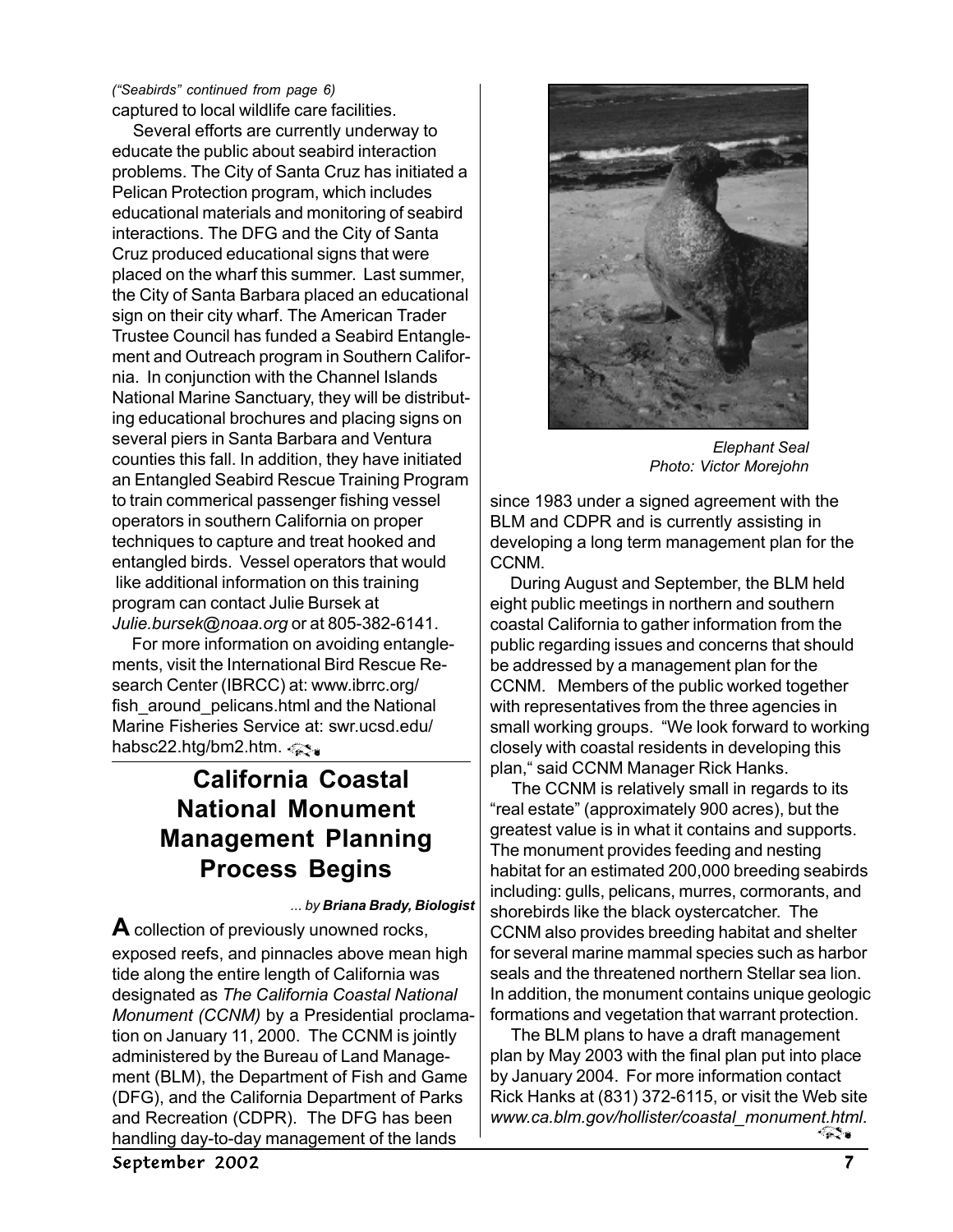### **Squid Strandings on Southern California Beaches**

*...by Annette Henry, Marine Biologist*

**I** housands of jumbo squid, *Dosidicus gigas*, were found stranded on southern California beaches over the summer. The normal range of these squid, also known as Humboldt squid, is from Peru north to Baja California. However, warm water events such as El Niño can extend the range of these squid to Oregon.

 The first reported stranding was on July 18 at Swami's Beach in Encinitas, CA, where approximately 200 squid were found over a mile stretch of shore. Their mantle lengths ranged from 16 to 24 inches, and they weighed between 2 and 2.5 pounds. On July 25, several thousand squid beached themselves at La Jolla Shores. Another large stranding occurred on Aug. 22 when approximately 2,500 of these "Red Demons" beached themselves in the cove just north of the USC lab at Catalina Island. Smaller strandings



*Squid stranded on a beach in San Diego Photo: Annette Henry*

were reported at Camp Pendleton and Newport Beach.

 What causes the squid to strand remains elusive to squid experts. One theory is the squid follow a food source (possibly grunion), get caught up in the surf, and are unable to return to the water. To assist squid researchers, the Department of Fish and Game collected squid from several of these strandings. Dr. Eric Hochberg of the Santa Barbara Museum of

Natural History is evaluating population characteristics and examining stomach contents. Dr. William Gilly of Hopkins Marine Station is evaluating the possible effects of domoic acid in triggering the strandings. Dr. Ivan Schwab of UC Davis is studying eyes from the stranded squid for ophthalmologic medical research. Other specimens will be placed with the invertebrate collection at Scripps Institution of Oceanography. For more information, contact Dr. F.G. Hochberg at 805-682-4711, ext.318 or at fghochberg@sbnature2.org



# **CalCOFI Conference 2002!**

*...by Kevin Hill, Associate Biologist*

**F**or over 50 years the CalCOFI program has monitored the California Current using traditional oceanographic methods that were dictated by available technologies. Recent developments have provided a plethora of powerful new tools. To prepare for the next 50 years, CalCOFI must reassess the current sampling program and initiate new measurements that will be relevant to the problems the marine environment is likely to face over the next 50 years.

 The 2002 conference will take place November 13 -14 at Scripps Institution of Oceanography in La Jolla, CA. The speakers at this year's symposium will be invited to speculate on the questions that will be of relevance 50 years from now, outline measurements currently available to address these questions and suggest strategies to incorporate these measurements into the current sampling program.

 The deadline for the conference registration was Sept. 27, but the CalCOFI registrar is accepting late registration forms for a limited time. So don't delay - register immediately. The registration fee is \$150 and for your convenience, special conference rates at two local hotels are available if reserved by Oct. 12.

 Address all communications to the CalCOFI Registrar at: Southwest Fisheries Science Center, 8604 La Jolla Shores Drive, La Jolla, CA 92037. Fax: 858-546-7116. or send e-mail to: bneuschwanger@hotmail.com. For more information go to *www.calcofi.org/conference/*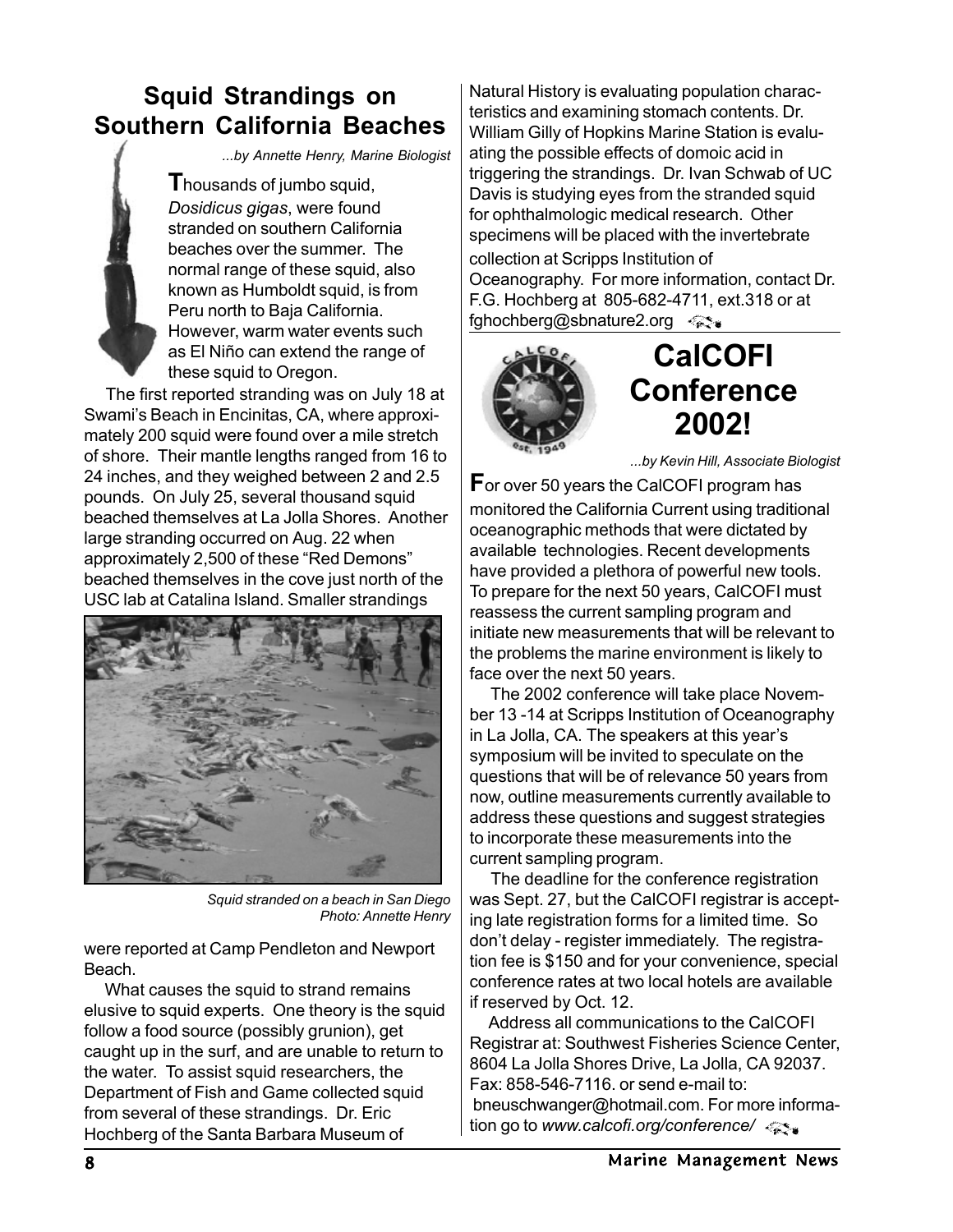#### *("MLPA" continued from page 2)*

 While the orientation meetings focused on the upcoming Working Group responsibilities, information on the science and socioeconomics of MPAs was also presented. Dr. Steven Gaines of the University of California at Santa Barbara's Marine Science Institute provided an overview of published literature on marine reserves. Dr. Gil Sylvia of Oregon State University's Hatfield Marine Science Center presented information on how socioecomic information might help guide the decision making process.

 The orientation meetings were just the beginning of what is expected to be a long process. While the MLPA master plan was due by Jan 1, 2003, a DFG supported bill (AB 892) added two more years to the process. AB 892 requires DFG to submit to the Commission a draft of the master plan on or before January 1, 2005, a proposed final master plan on or before April 1, 2005, and a final master plan on or before December 1, 2005.

 The first individual Working Group meetings are being held in September and October. Although these meetings are open to the public, comments and information must be provided through the Working Group members. For more information, please go to *www.dfg.ca.gov/mrd* and click on the "Marine Life Protection Act" link.

**Correction:**



This picture appeared in the June 2002 issue of MMN. At the time, the photo lacked a credit. This photo was taken by Patty Zielinski. Thank you Patty for letting us use your photo!

#### *("PFMC" continued from page 1)*

Area will encompass water depths from 100 fathoms (600 feet) to 250 fathoms (1,500 feet) and the regulations for both recreational and commercial fisheries within that area will be the same as for Oregon and Washington.

 For the latest in-depth information, please visit the PFMC Web site at *www.pcouncil.org* and the DFG Web site at *www.dfg.ca.gov/mrd.* 

result in negative economic impacts for the fishery participants. Options were developed to conform to recent groundfish management recommendations by the Pacific Fishery Management Council to protect stocks of overfished species such as bocaccio and darkblotched rockfish, both present in the observed bycatch. *("Spot Prawn" continued from page 3)*

 A copy of the report may be obtained from Paul Reilly, CDFG, 20 Lower Ragsdale Drive, Suite 100, Monterey CA 93940.  $\lll$ 

#### *("Abalone" continued from page 4)*

written and verbal comments over a period of time. Information on how the public may provide comments will be posted on the DFG's Web site.

 Copies of the draft ARMP may be found on DFG's abalone resource Web site, *www.dfg.ca.gov/mrd/abalone.html*, and at DFG offices.

 For current information on the status of the ARMP check the abalone resources Web site listed above or contact the Abalone Constituent Coordinator Diana Watters at 650-631-2535 or *dwatters@dfg.ca.gov*.

*र द*ूर ॥

| <b>Calendar of Upcoming Meetings</b>                                                                             |                                                                                                                                                                                                                                                |                    |          |  |
|------------------------------------------------------------------------------------------------------------------|------------------------------------------------------------------------------------------------------------------------------------------------------------------------------------------------------------------------------------------------|--------------------|----------|--|
| <b>Fish and Game Commission Meetings 2002</b><br>www.dfg.ca.gov/fg_comm/2002mtgs.html                            |                                                                                                                                                                                                                                                |                    |          |  |
| Oct. 24-25                                                                                                       | <b>Crescent City</b>                                                                                                                                                                                                                           | Dec. 5-6           | Monterey |  |
| <b>Pacific Fishery Management Council 2002</b><br>Meetings are subject to change. The following are the week of: |                                                                                                                                                                                                                                                |                    |          |  |
|                                                                                                                  | <b>Oct. 28 - Nov.1</b>                                                                                                                                                                                                                         | <b>Foster City</b> |          |  |
|                                                                                                                  | For all of the latest information on upcoming Marine Region meetings and events, please check out our<br>Master Calendar at www.dfg.ca.gov/mrd/mlma/calendar/externalcalendar.html or contact our DFG office in<br>Monterey at (831) 649-2870. |                    |          |  |
| September 2002                                                                                                   |                                                                                                                                                                                                                                                |                    | 9        |  |